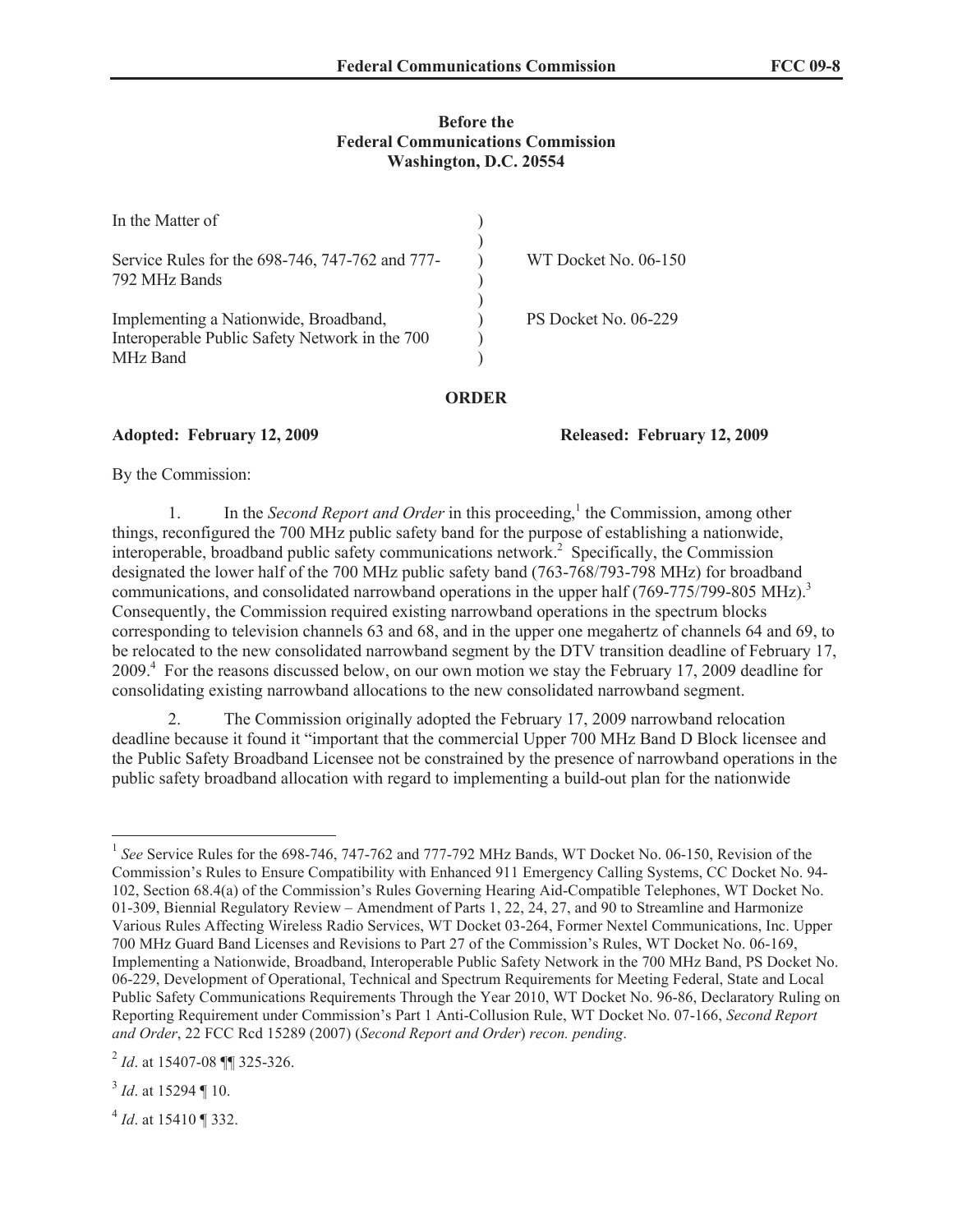broadband network."<sup>5</sup> The Commission also found that "focusing the resources necessary to implement the relocation of narrowband operations during the time leading up to when the TV channels are fully cleared will enable the public safety community, as of the February 17, 2009 deadline, to devote its full attention to the important matter of deploying broadband communications capabilities with a nationwide level of interoperability."<sup>6</sup> In related actions, the Commission established a process whereby following the D Block auction, the winning bidder for the D Block license and the Public Safety Broadband Licensee would commence negotiations of a Network Sharing Agreement (NSA) and concurrently develop a narrowband relocation plan within 30 days.<sup>7</sup> Finally, the Commission also required that the Upper 700 MHz Band D Block licensee pay the costs associated with relocating public safety narrowband operations to the consolidated channels.<sup>8</sup>

3. On September 25, 2008, the Commission adopted a *Third Further Notice*, in which it proposed to extend the February 17, 2009 narrowband relocation deadline.<sup>9</sup> The Commission explained that "[i]mplicit in our decision to adopt February 17, 2009, as the relocation deadline were the assumptions that Auction 73 would yield a national D Block licensee and that the NSA would be successfully negotiated and approved with sufficient time to effect the narrowband relocations prior to February 17, 2009 – the deadline by which the public safety broadband frequency bands must be vacated by current analog television operations."<sup>10</sup> Because those assumptions did not materialize, the Commission observed that "an extension of the current February 17, 2009, deadline for completing the relocation of all narrowband operations to the consolidated narrowband channels appears warranted."<sup>11</sup> Accordingly, the Commission proposed to "extend the narrowband relocation deadline to twelve months from the date upon which narrowband relocation funding is made available by the D Block licensee(s)," which it further proposed would occur "no later than the date upon which the executed NSA(s) is submitted to the Commission for approval."<sup>12</sup> Action on the *Third Further Notice*, including the proposed extension of the narrowband relocation deadline, remains pending.

4. In sum, the predicate assumptions for establishing February 17, 2009 as the narrowband relocation deadline have not materialized, and final disposition of a revised deadline remains pending in this proceeding. Accordingly, on our own motion, we stay the February 17, 2009 deadline for relocating existing narrowband operations to the consolidated narrowband channels (769-775/799-805 MHz) until a new deadline is established in a subsequent order in this proceeding.

5. Accordingly, IT IS ORDERED, pursuant to Sections 4(i) and (j) of the Communications Act of 1934, as amended, 47 U.S.C. §§ 154(i) and (j), and Section 1.3 of the Commission's Rules, 47 C.F.R. § 1.3, that the February 17, 2009 deadline for consolidating existing narrowband operations to

6 *Id*.

7 *Id*. at 15412 ¶ 340.

8 *Id*. at 15411 ¶ 336.

<sup>9</sup> See Service Rules for the 698-746, 747-762 and 777-792 Bands; Implementing a Nationwide, Broadband, Interoperable Public Safety Network in the 700 MHz Band, WT Docket No. 06-150, PS Docket No. 06-229, *Third Further Notice of Proposed Rulemaking*, 23 FCC Rcd 14301, 14442 ¶ 437 (2008) (*Third Further Notice*).

 $^{10}$  *Id.* at ¶ 436.

<sup>11</sup> *Id*.

<sup>12</sup> *Id*. at ¶ 437.

<sup>5</sup> *Id*.